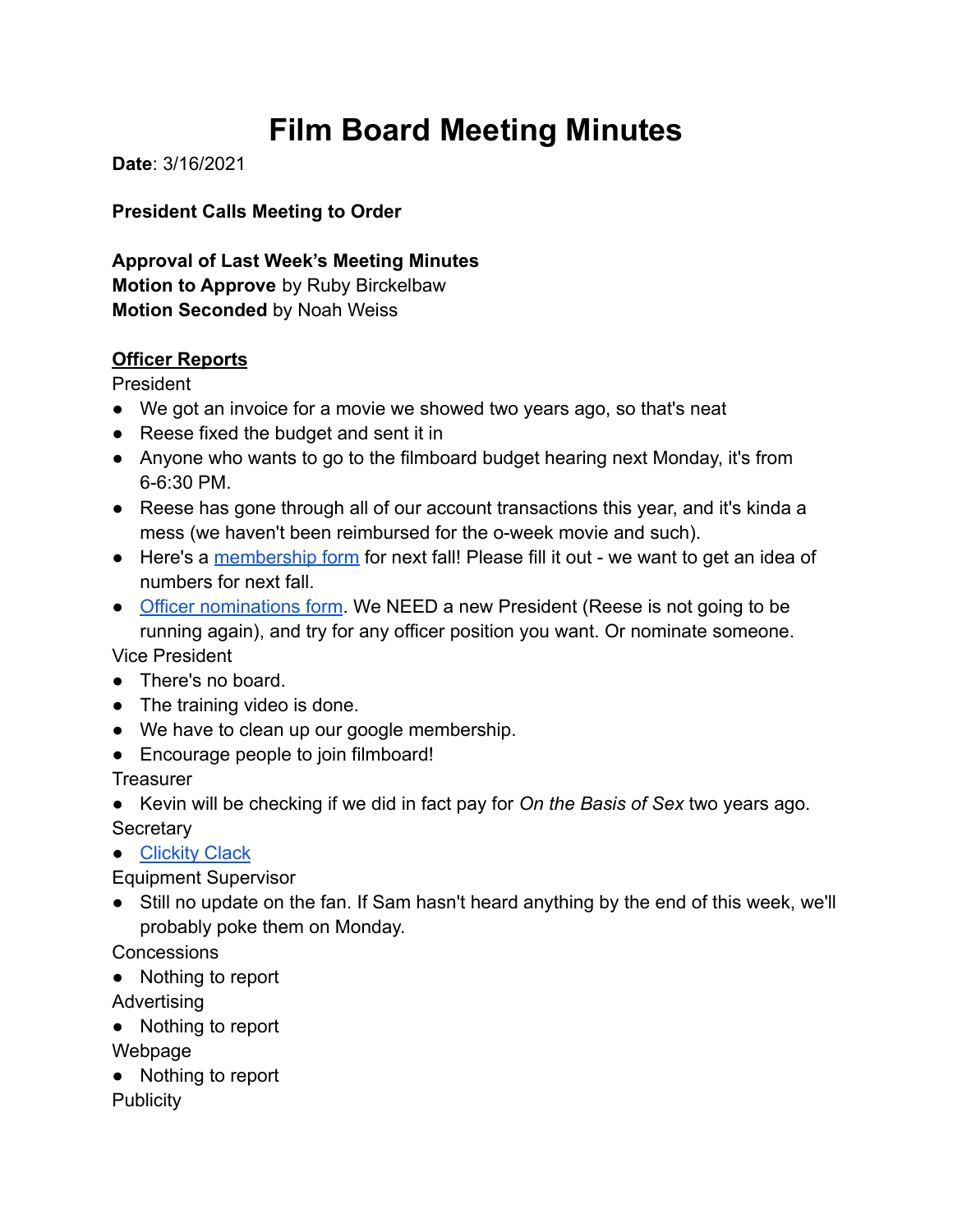● Printed off flyers for the mental health film

Community Chair

● Film board social this week, Saturday March 20th at 6:30 via discord. [Join the](https://discord.gg/T63QNta6) [discord here.](https://discord.gg/T63QNta6)

Advisor

●

## **Committee Reports**

Advertising

●

Equipment

●

Judicial

●

Movie

●

# **HOW'S THE BOARD? Old Business**

Wake up film is on Friday the 26th. We will put the links on the website when we get them, and a movie description is there as well.

Flagstar bank account. Last week we talked about getting rid of it because we haven't used it in the last two years. Kevin motioned to vote to close the flagstar bank account and Ruby seconded the motion. We voted 100% for getting rid of it.

## **HOW'S THE BOARD?**

## **New Business**

Little Caesars has a pretzel pizza, where the pretzel is crust and it has nacho cheese instead of red pizza sauce.

Reese was in a meeting for the wakeup documentary movie and a GSG representative was there, and asked if we did outdoor movies. We might be getting a request for outdoor movies as it gets a little warmer.

As an org, we can have more than one advisor. As an SBG (org 2.0), it is *recommended* we have more than one advisor. We have one regular advisor and one financial advisor, but we might want to reach out to other professors to ask if they'd be interested,